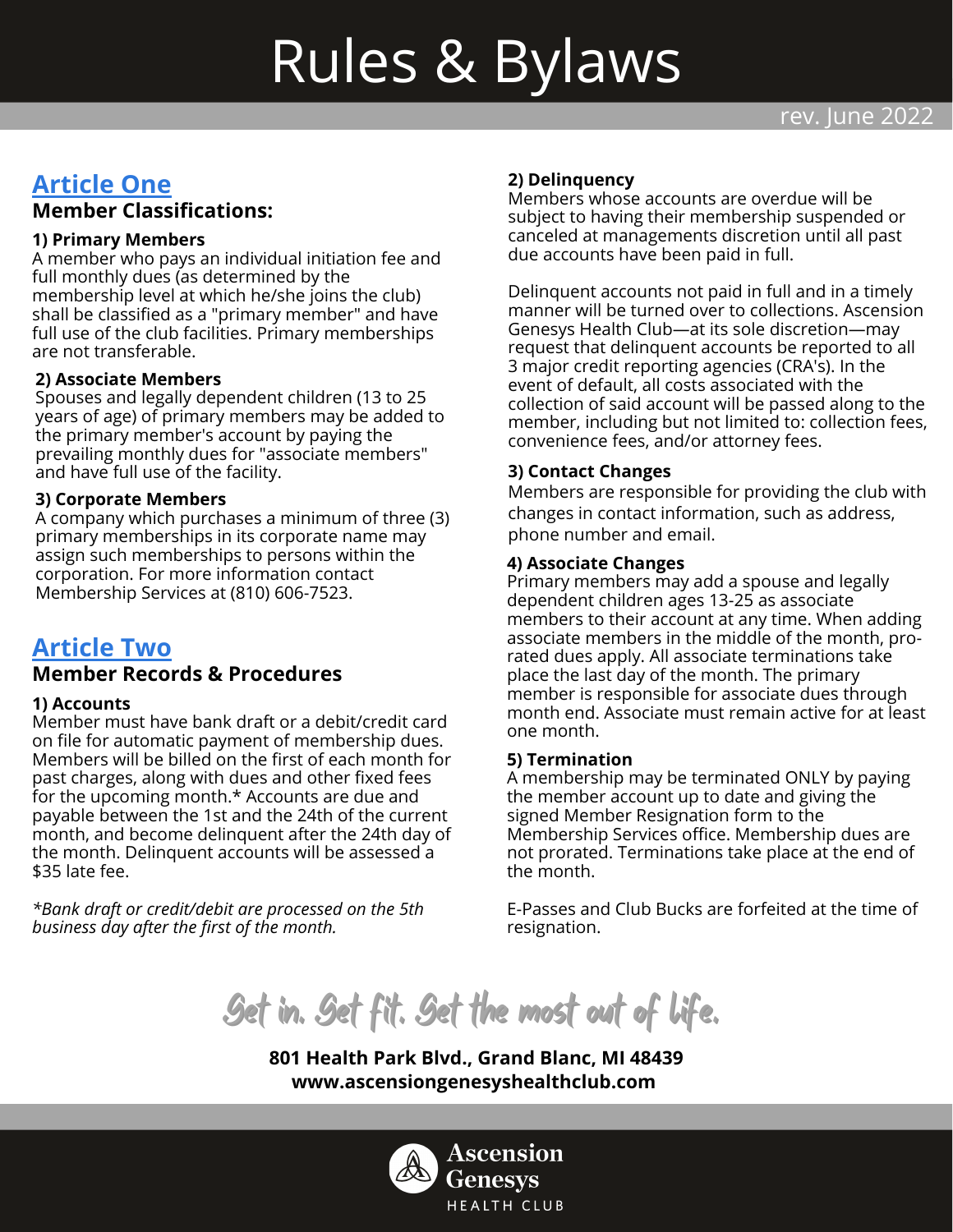#### **6) Freezes**

Memberships may be "frozen" and monthly dues reduced to a minimum handling charge for periods of 2 to 6 months\* per calendar year, provided the following conditions are met:

a. The membership account is paid up to date.

- b. Freeze Request Form is signed and received
- by the Membership Services office.

During freeze period, all membership privileges are suspended, which include the use of electronic guest passes, club bucks, guest privileges, member-only events, and discounted member pricing on programs/lessons/services. Frozen members may use the club while on freeze status for \$18 per visit. Unlimited childcare and locker fees will still be charged during freezes per contractual agreements.

*\*A minimum of 2 consecutive months must be taken per freeze period, not to exceed 6 months in any calendar year.*

#### **7) Dismissal**

A member may be dismissed by management for violation of club rules and bylaws or for any other conduct deemed detrimental to the club. The member's initiation fee shall be forfeited.

#### **8) Dues and Fees Adjustments**

Dues and fees are subject to adjustment by management at any time.

# **Article Three**

# **Reservation Policies:**

# **1) Tennis Court Reservations**

Active members may reserve a court 24 hours in advance at no charge. Reservations made 25-48 hours in advance will be subject to a tennis reservation fee. Court reservations can be made online or at the Service Desk.

**Prime-Time** is Monday-Friday 4:00 p.m.-8:00 p.m. During this time members may only reserve 1 hour of court time for singles and 2 hours for doubles. If reserving for doubles, three names must be on the court sheets.

# **1) Tennis Court Reservations Cont.**

#### **One Court at a Time**

Only one court reservation can be made at one time.

#### **Court Check-in Time**

Members who fail to check in at the Service Desk 15 minutes after their court reservation time will forfeit the reservation. If the member who registered the court fails to check-in, the court may be forfeited to another party 15 minutes past the reservation time.

#### **2) No-show Fee**

A member who fails to check in for a reserved tennis court or fails to show up for training, lesson, or massage reservation without canceling by the appropriate cancellation deadline will be subject to a (no-show) charge.

# **Article Four**

# **Locker Room Policies:**

#### **1) Cell Phone Usage**

Cell phone usage in the locker rooms is strictly prohibited except in the designated areas. Cell phone usage in the club is permitted; however, taking photos of people not in your party is strictly prohibited. Talking on cell phones is not permitted when using weight machines or cardiovascular equipment.

#### **2) Use of Locker Rooms**

The Michigan Department of Health, by law, requires members to shower prior to using the hot tub, cold plunge, or pool. Children four years of age and older are not permitted in the opposite sex locker room. Family locker rooms are provided for your convenience.

#### **3) Locker Room Hours**

Locker rooms remain open 30 minutes past club closing, with the exception of the sauna, steam room, hot tub, and cold plunge.

#### **4) Locker Room Decency**

In an effort to keep our club family friendly we ask that you be considerate and cover yourself with a towel while moving throughout the locker room.

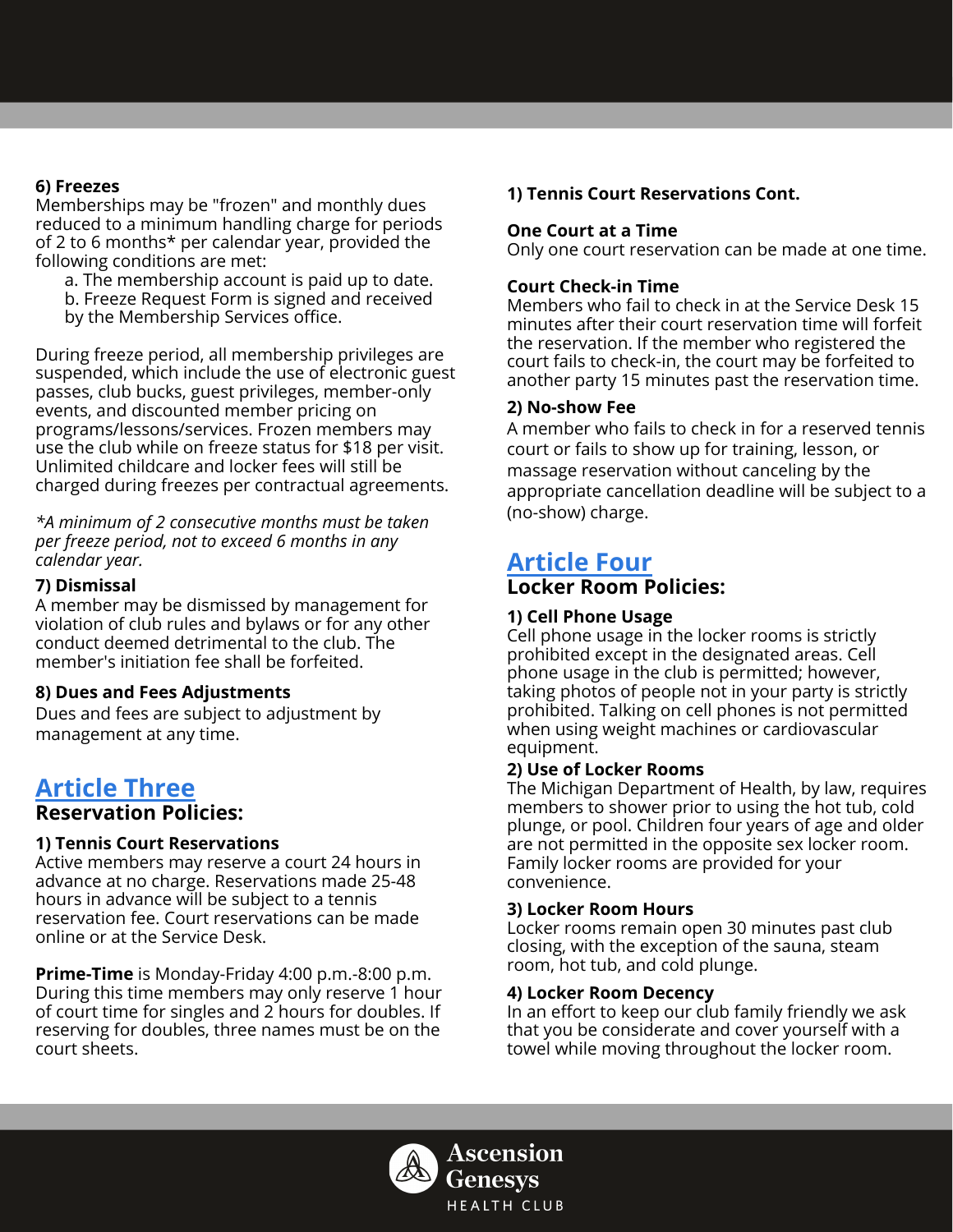# **Article Five**

# **House Rules:**

#### **1) Check-in/Check-out**

All members are required to have their picture on file and must check in and check out at the Service Desk with their own Ascension Genesys Health Club issued scan tag.

# **2) Card Replacement**

Members are allowed two replacement scan tags per year at no charge. Thereafter, they will be charged \$5 for each replacement card.

# **3) Smoking**

Ascension Genesys Health Club is located within the Ascension Genesys campus which is smoke-free. Smoking is not permitted within 100 feet of the entire campus.

# **4) Proper Attire**

All members will be expected to wear appropriate attire when using the club. Shoes and shirts are required at all times in the club with the exception of the locker rooms and pool areas. Management reserves the right to determine what is acceptable attire at all times and can request members make adjustments to conform to club standards.

The Michigan Department of Health, by law requires that swimsuits be worn in the pools, hot tub, and cold plunge. Other clothing items cannot serve as replacements. Towels are not allowed in the hot tub and cold plunge. A swim suit, towel, or shorts must be worn in the sauna and steam room.

# **5) Lockers**

Daily lockers are available for members' convenience. Keypad locks are provided in the Women's Locker Room and Family Locker Room. Members must supply their own lock in the Men's Locker Room. Daily lockers still locked after the club closes will be opened and the contents moved to Lost and Found. The club will not be responsible for lost or stolen articles. Full sized lockers are available for rental by members. Monthly fees are added to your account. See Membership Services for details. All lockers are property of Ascension Genesys Health Club, and Ascension Genesys Health Club reserves the right to clean and/or inspect lockers without notice. Members are not permitted to store food, liquor, weapons, drugs, or flammable materials in lockers.

# **6) Use of Wet Areas**

a. The Michigan Department of Health, by law, requires all persons to shower before entering pools, whirlpools, and cold plunges. Members who have used the steam room of sauna should shower before entering the whirlpools or cold plunges as well.

b. Persons with open sores, infection, or contagious diseases are prohibited from entering the pools, whirpool, or cold plunge. c. Shaving or grooming of any sort is not permitted in the steam room, suana, or whirlpool areas.

d. Children under the age of 13 are not permitted in thewhirlpool, cold plunge, steam room, or sauna at any time.

e. Children under the age of 13 years may use the swimming pools under direct supervision of a parent or other adult 18 years or older unless checked in with a lifeguard according to the Pool Sign-In Guidelines (see Children's Policies brochure).

# **7) Towels**

Fitness and large bath towels are available to members via our Towel Tracker machine. Each towel has a tracking device that reports member's usage and return. Towels are not to be removed from Ascension Genesys Health Club. Replacement cost per towel is \$12, subject to adjustment by management at any time.

# **8) Security**

All members and guests must enter and leave the club via the front entrance. Security cameras are located throughout the club.

# **9) Equipment**

Only athletic shoes with non-marking soles are permitted on courts and playing surfaces. Eye guards and wrist straps are strongly recommended for racquetball, handball, and squash. Only sport specific and/or rubber allsports balls are permitted on racquetball and squash courts. Baseball bats/balls, softballs, and lacrosse sticks are not permitted in the facility. Football and soccer balls are allowed in the auxiliary gym.